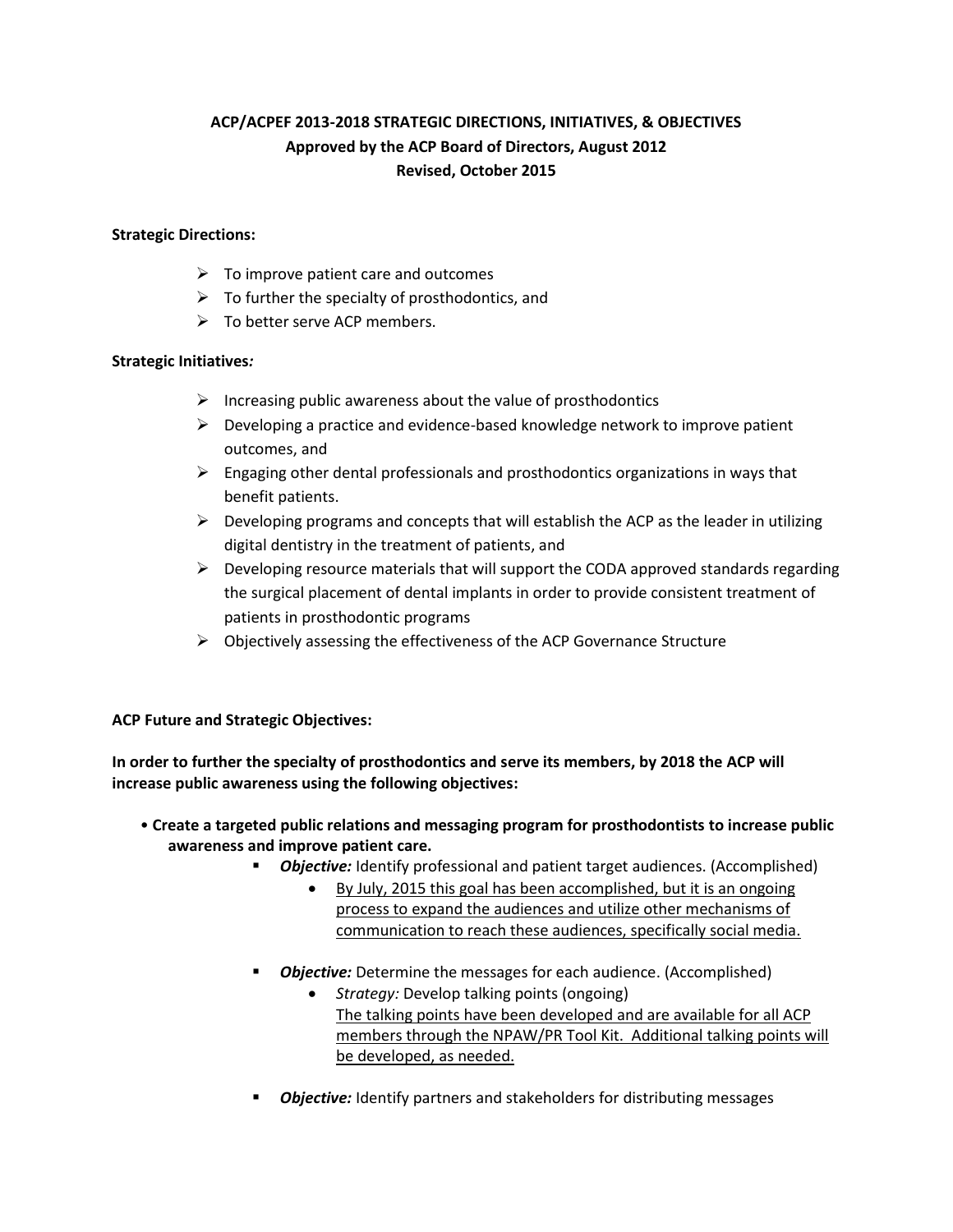- *Strategy:* Develop tools and resources to facilitate the message for members, partners and stakeholders This strategy will be a focus for activities 2016-2018 with an emphasis on pairing with highly recognizable entities, and the role of Dental Service Organizations will also be considered.
- **Objective:** Identify and train ACP spokespersons (2013 and beyond)
	- This objective was addressed by the formation of the ACP Spokespersons Network introduced in 2013 and is ongoing with 45 members within the Network as of July 2015.

**In order to further the specialty of prosthodontics, serve its members and improve patient care and outcomes by 2018, ACP will develop programs and concepts that will establish its leadership in digital dentistry using the following objectives:** 

- **Diective:** Identify the needs within the prosthodontic community to increase familiarity with digital dentistry. *Strategy:* Utilize the findings of the Advanced Digital Dentistry Task Force.
- **Dbjective:** Determine potential programs and curricula in digital dentistry for pre-doctoral, post-doctoral and continuing education audiences. *Strategy:* Follow the recommendations outlined in the Henry Schein Initiative.

**In order to further the specialty of prosthodontics and improve patient care and outcomes by 2018, the ACP will create specific approaches to engage other dental professionals in ways that benefit the patient.**

- *Objective:* The ACP's expertise in digital dentistry will facilitate collaboration with other dental specialties and dental organizations.  *Strategy:* Establish the ACP's reputation as the leader in digital dentistry by actively seeking partnerships with other specialties and corporations, and identify the barriers to collaboration.
- **Dbjective:** Target general dentists as customers of ACP products and services, including continuing education.  *Strategy:* Collaborate with the Academy of General Dentistry to include its members in ACP-supported endeavors.
- *Objective:* Provide opportunities for ACP members to approach other dental professionals in a supportive and collegial manner. *Strategy:* Develop a study group tool kit for prosthodontists to use in their local communities to inform and educate to benefit the patient (NPAW/PR Tool Kit accomplished and ongoing).

**To further the specialty of prosthodontics, improve patient care and outcomes and to better serve the ACP members, the ACP will support prosthodontic postdoctoral programs achieve the level of competency in the surgical placement of dental implants.**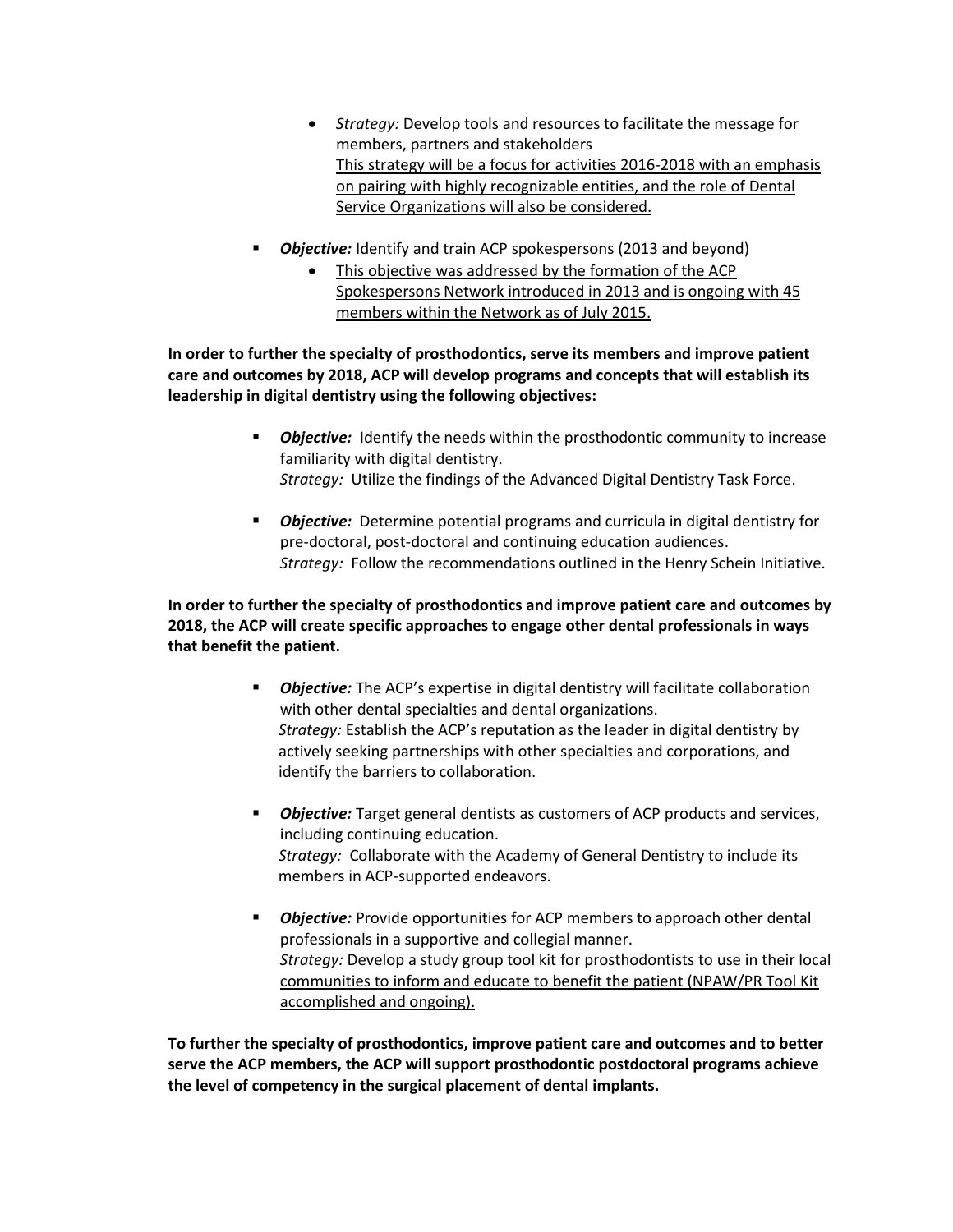*Objective:* To facilitate the expansion of dental implant surgery within prosthodontic postgraduate programs which currently have had limited exposure.

*Strategy:* Compile and/or develop resource materials to supplement existing curricula. The Henry Schein Initiative will aid in this development.

## **To better serve the ACP Members, by 2018 the ACP will objectively assess the effectiveness of the current governance structure**

 *Objective:* The governance structure for the ACP changed from a parliamentary model utilizing a House of Delegates to representation based on geographical regions and grassroots participation in 2007. It is reasonable to assess the effectiveness of this governance model after its continuous use for ten years. *Strategy:* To engage an outside governance consultant to evaluate the effectiveness of the current structure and make recommendations for improvement.

### **Identify and address common ends with other prosthodontic organizations (such as the Forum and others) to improve patient care**

- **Dbjective:** Identify key stakeholders in the prosthodontic community
- *Objective:* Create an effective mechanism to bring together stakeholders in the prosthodontic community  *Strategy:* Transform the Forum to be the mechanism
- **Diective:** Identify the common ends (e.g., the patient)  *Strategy:* Engage the community in conversation about common goals

### **Develop a practice- and evidence-based knowledge network to improve patient outcomes**

- **Diective:** Identify the knowledge gaps and construct compelling questions to address them (Accomplished and ongoing)  *Strategy:* Collaborate with the Cochrane Group
- **Diective:** Approach the practitioners  *Strategy:* Recruit practitioners to collect data and create the database
- **Diective:** Analyze and publish data results  *Strategy:* Develop position papers and white papers

### **SUPPORT GOAL**

### **Assure adequate financial, human and capital resources to accomplish ACP's strategic plan**

- **Objective:** Evaluate and reallocate existing resources (expenses)
- *Objective:* Create new revenue sources to support one or more preferred future goal